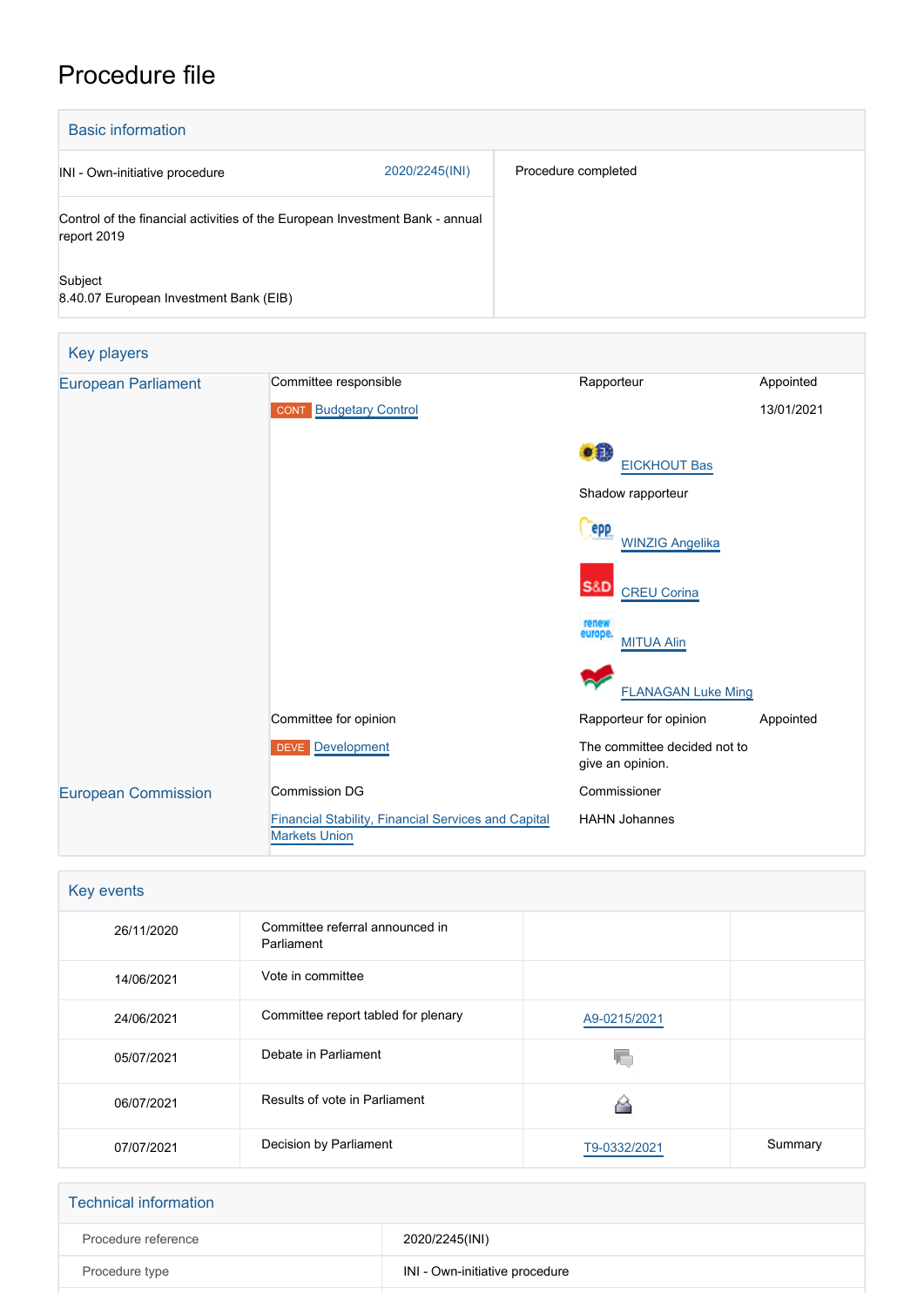| Procedure subtype          | Annual report            |
|----------------------------|--------------------------|
| Legal basis                | Rules of Procedure EP 54 |
| Stage reached in procedure | Procedure completed      |
| Committee dossier          | CONT/9/04670             |

| Documentation gateway                               |              |            |     |         |
|-----------------------------------------------------|--------------|------------|-----|---------|
| Committee draft report                              | PE692.685    | 05/05/2021 | EP  |         |
| Amendments tabled in committee                      | PE692.935    | 28/05/2021 | EP  |         |
| Committee report tabled for plenary, single reading | A9-0215/2021 | 24/06/2021 | EP  |         |
| Text adopted by Parliament, single reading          | T9-0332/2021 | 07/07/2021 | EP  | Summary |
| Commission response to text adopted in plenary      | SP(2021)558  | 08/11/2021 | EC. |         |

# Control of the financial activities of the European Investment Bank - annual report 2019

The European Parliament adopted by 542 votes to 82, with 68 abstentions, a resolution on control of the financial activities of the European Investment Bank - annual report.

# Main track record of EIB funding activities 2019

Members noted that in 2019, the Banks lending signatures amounted to EUR 63.3 billion (of which EUR 61.9 billion under the Banks own resources) and were significantly above 2018 volumes (EUR 55.6 billion, of which EUR 54.3 billion under the Banks own resources).

The EIB generated healthy financial results, recording an annual net surplus of EUR 2.4 billion in 2019 and met its annual target for cohesion lending of at least 30 % of all new operations in the EU, pre-accession and European Free Trade Association (EFTA) countries.

The EIB is invited to:

- make full use of its anti-tax avoidance toolbox for risk-sensitive projects in the course of its tax due diligence and to use relocation requirements when necessary;

- update its policy in light of the 5th Anti-Money Laundering Directive, which entered into force in January 2020, and to cooperate with the relevant authorities to ensure adequate sanctions for breach of law and stringent standards on financial intermediaries;

- report about the number and scope of the decisions on suspension/interruption of payments and/or retrieval of loans or requests for anticipated reimbursement of loans as a consequence of prohibited conduct;

- increase funding to address the technological transition, support the development of skills adapted to labour market needs, further promote investment in digital skills, digital infrastructure and capacity building in the context of the digital transition;

- provide funding for long-term research and innovation and for SMEs, support the social economy and strengthen social and territorial cohesion, in particular by closing current investment gaps in public housing and infrastructure;

- promote a better and more balanced geographical distribution of EFSI funding and fill the gaps that prevent certain regions or Member States from fully benefiting from its financial instruments.

## The EIB's role in financing the European Green Deal

Parliament recalled that in November 2019, the EIB's Board of Directors decided to increase the EIB Group's level of commitment to climate and environment with the aim of transforming the EIB into a European climate bank and pledged to progressively increase the share of its financing dedicated to climate action and environmental sustainability to 50% of its operations by 2025 and to align all its financing activities with the goals of the Paris Agreement from the end of 2020.

According to the EIB sustainability report, absolute emissions from the EIB portfolio were estimated at 3.9 million tonnes of CO2 equivalent per year in 2019, up from 2.2 million tonnes of CO2 equivalent per year in 2018. Members called on the EIB to step up its efforts to reduce absolute emissions and to systematically disclose greenhouse gas (GHG) footprint calculations for all projects that are subject to carbon foot printing, in order to increase transparency.

Parliament welcomed the energy lending policy adopted by the EIB's Board of Directors in November 2019 and in particular the decision to end the financing of fossil fuel projects. It also welcomed the EIB's environmental, climate and social guidelines for the development of hydropower.

The resolution stressed the importance of aligning the EIB's transport lending policy and transport portfolio with the climate bank's roadmap, in particular the decarbonisation of the transport sector by 2050. It also welcomed the EIB's leading role in the green bond market in 2019 by issuing EUR 4.1 billion in Climate Awareness Bonds (CABs) and Sustainability Awareness Bonds (SABs).

# EIB operations outside the EU

Parliament reiterated that the EIBs external operations are expected to contribute to EU policy objectives, fostering developing countries sustainable economic, social and environmental development, particularly in the most disadvantaged among them, as well as compliance with